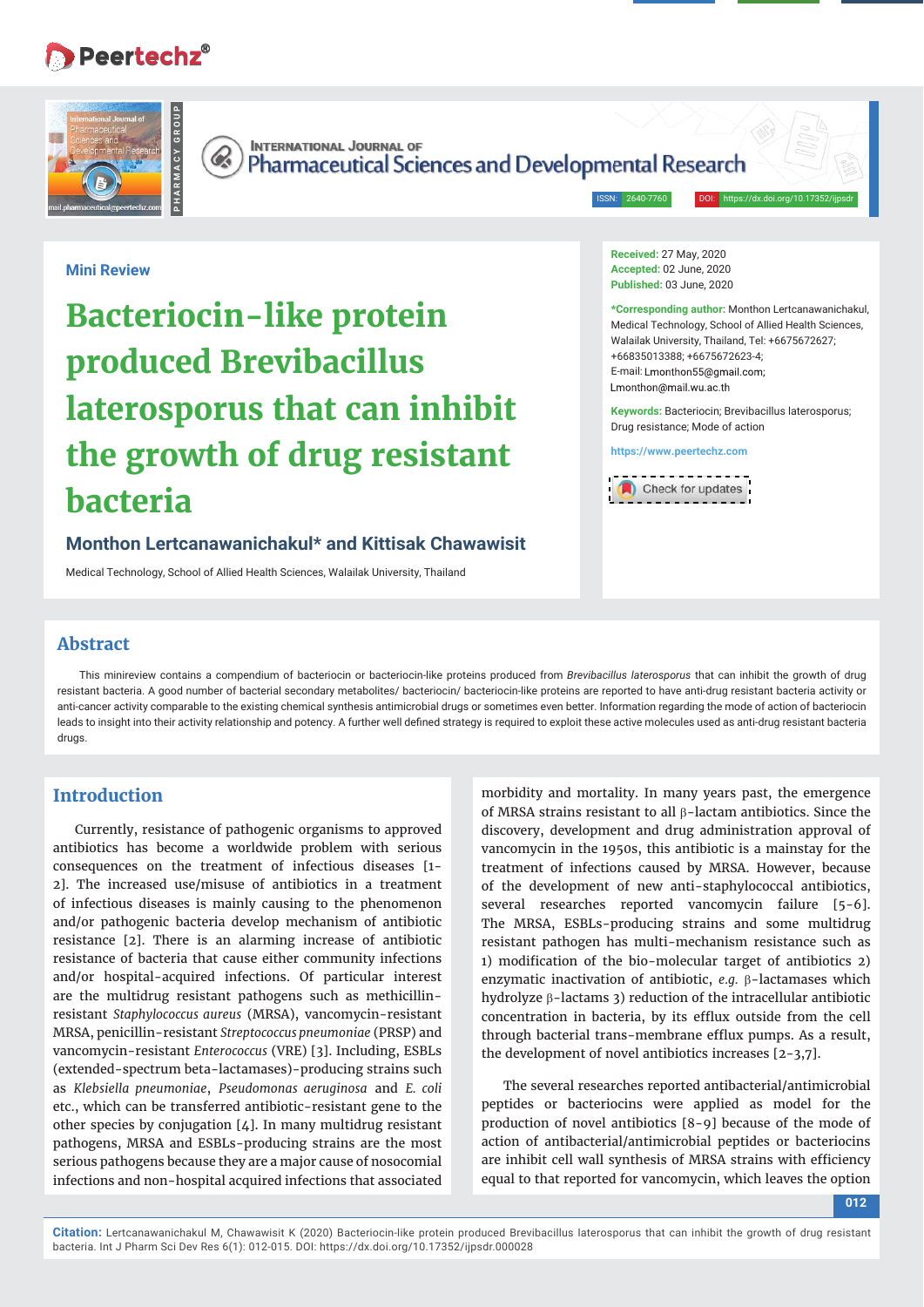of using the two substances in combination [8]. According to the research report in 2008, the partially bioactive compounds, which expected as bacteriocin, produced by *Brev. laterosporus* strain SA14 inhibit the growth of clinical strain of MRSA [10]. Whereas, the non-specific on targets of the bioactive compounds and/or partially bioactive compounds is a major disadvantage. The several researches reported the bioactive compounds and/or partially bioactive compounds produced by many strains of *Brev. laterosporus*, which are major proteins, were used to control *Musca domestica*, *Aedes aegypti*, Coleoptera, parasitic nematodes ova/larvae and mollusks [11-12].

#### **Brevibacillus laterosporus**

Brev. laterosporus, previously classified as *Bacillus laterosporus* (*B. laterosporus*) [13], is a Gram-positive bacilli and an aerobic spore-forming bacterium characterized by the production of a typical canoe-shaped parasporal body (CSPB) which remains firmly attached to one side of the spore after lysis of the sporangium. As a pathogen against invertebrates, its toxic activities against parasitic nematodes ova/larvae [11]. It has been found as a secondary invader during European foulbrood, which is a serious infectious disease of honey bees [14]. The *Brev. laterosporus* can produce different virulence factors: parasporal crystalline, extracellular protease [15] and lipopeptide antibiotics [16]. Including, the secretion of shortsequence peptides (bacteriocin) with broad antibiotic spectra, such as laterosporulin [17], loloatin A [18].

Antagonistic compounds produced by bacteria from the genus *Brevibacillus* have also been studied [19]. The strains of *Brevibacillus laterosporus* are well known produced antibacterial and antifungal agents [10, 20–22]. The recently characterized *Brev. laterosporus* OSY-I1 produces brevibacillin, a 1583 Da antimicrobial lipopeptide with a linear structure containing 13 amino acids and a C6 fatty acid at the N-terminus [23]. Brevibacillin shows strong antimicrobial activity against some pathogenic and food-spoilage Gram-positive bacteria, particularly MRSA, *Listeria monocytogenes* and *Bacillus cereus*. In addition, some strains of *Brev. laterosporus* also produced the medically important substance such as spergualin, which is a new antitumor antibiotic [13], and bacithrocins A, B and C [14].

#### **Bacteriocin and Bacteriocin produced by Brevibacillus sp.**

Bacteriocins, antibacterial peptides, which are produced by bacteria as a defense mechanism in complex environments [17]. It is short-sequence peptides that categorized into different classes based on structural and functional characteristics as follows 1) the class I bacteriocin (molecular weight <5 kDa) called as lantibiotics, are well studied with wide applications in both therapeutic and preservation of food products at industrial scale [24-25] 2) the class II bacteriocin (molecular weight <10 kDa) are further divided into different sub-classes, including antilisterial one-peptide pediocin like bacteriocin as sub-class IIa [26-29], the two-peptide bacteriocin as subclass IIb [24,27–30], the sec-dependent bacteriocin as subclass IIc 3) the class III bacteriocin (molecular weight >30 kDa) containing cyclic and heat-labile protein bacteriocin  $\zeta$ ) the

class IV bacteriocin (large protein) composed of one-peptide, lipid(s) and carbohydrate(s) in bacteriocin molecule [25, 28, 30-31]. The mode of action of bacteriocins is most likely based on its amphiphilic nature and the ability of the cationic amino acids to interact with the negatively charged phospholipids of the cell membrane, causing the disruption and depolarization of the membrane [23]. A similar mechanism was observed in the case of paenibacterin, a broad-spectrum antimicrobial lipopeptide produced by *Paenibacillus thiaminolyticus* [32]. In addition, it was found that the marine bacterial isolate *Brevibacillus laterosporus* PNG-276 showed broad-spectrum antibiotic activity (producing polyketides the basiliskamides A and B and non-ribosomal peptides: loloatins A-D and bogorols A-E) against the human pathogens MRSA, VRE, *Mycobacterium tuberculosis*, *Candida albicans*, and *Escherichia coli* [33].

The laterosporulin, a novel bacteriocin produced by *Brevibacillus laterosporus* strain Gl-9 [34]., which are class IId bacteriocin because of molecular weight of peptide to be of 5.6 kDa. The open reading frame (ORF) encoding laterosporulin were identified a  $\Delta$  kb region from the draft genome sequence of Gl-9. The 4 kb region contained the putative structural gene encoding laterosporulin and its flanking genes (transcriptional regulator, hypothetical protein, ABC transporter and alkyl hydroperoxide reductase). The ORF of 153 nucleotides followed the putative Shine-Dalgarno sequence most likely codes for the bacteriocins [17]. Laterosporulin is active against both Grampositive and Gram-negative bacteria and was found to be resistant to a range of proteolytic enzymes. Structural studies revealed that the peptide consists of twisted Antimicrobials from new *Brevibacillus laterosporus* strains [https://doi.org/10.1371/ journal.pone.0216773; 35].  $\beta$ -sheet and includes three disulfide bonds [36]. Laterosporulin is relatively rich in cysteine and polar amino acids, which is atypical for bacteriocins in general, whereas its structure showed similarities with mammalian defensins. More recently, laterosporulin 10, produced by the strain *Brevibacillus* sp. SKDU10 was characterized [37] and, while considered similar, shows only 57.6% identity with laterosporulin. In addition, this novel bacteriocin has a different antimicrobial spectrum to laterosporulin as activity is limited to Gram-positive bacteria. However, laterosporulin 10 has also proven to be a promising new anti-cancer molecule that exhibits a cytotoxic effect on cancer cells [38].

The strains of *Brev. laterosporus* have been sequenced and and their genomes deposited in Genbank. These include LMG 15441 (under accession number AFRV00000000, [39]), GI-9 (under accession numbers CAGD01000001 to CAGD01000061, [40]), B9 (under accession numbers CP011074-CP011076, [41]), Lak 1210 (under accession number NDIP00000000, [42]), OSY-I1 (under accession number NOLX00000000, [43]), and SA14 (accession number KF718856.1, [https://www.ncbi.nlm. nih.gov/nuccore/KF718856.1]).

Unfortunately, the manufacturing of important substances (bioactive compound, anticancer/antimicrobial-peptides and/ or bacteriocins) used the high cost and time-consuming. Nevertheless, it can be produced very less amounts which cannot industrial use. However, the advancement of genetic engineering was used to solve the above problems. The novel

**013**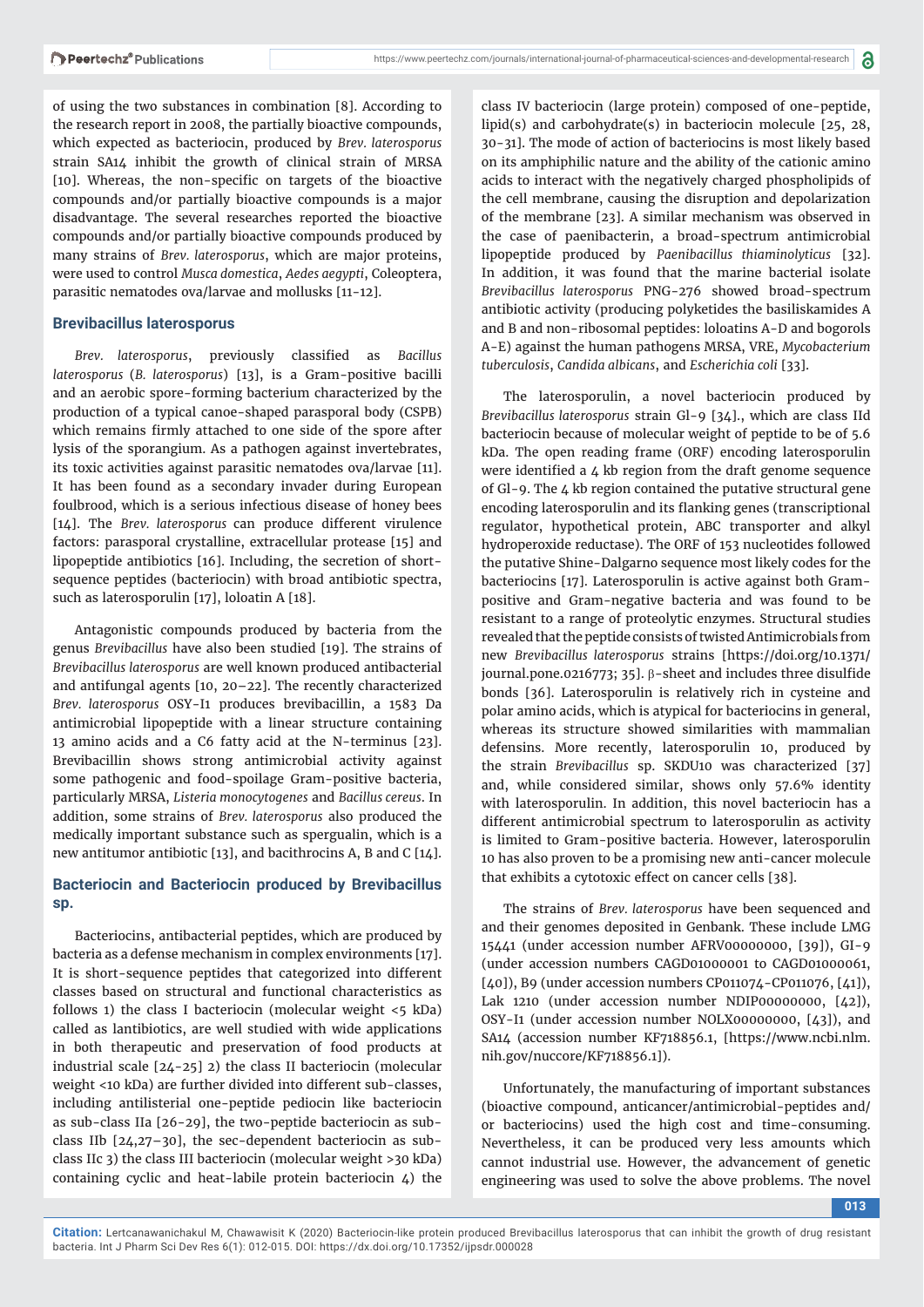bacteriocin-encoding genes will be inserted into appropriate shuttle / expression plasmid vector. The recombinant plasmids containing bacteriocin gene will be transferred to host cell-free protein expression system for introduce the novel bacteriocin production. With the hope, the constructed shuttle plasmid vector may be high segregational stability which can be introduce the novel bacteriocin production in large scale for industrial use.

#### **Conclusion**

It will be difficult to treat the drug resistant bacteria without increased funding for drug discovery. Bacteriocin producing bacteria are applicable used for treatment of infectious disease caused from drug resistant microorganisms. Though anti-drug resistant microorganisms MIC of bacteriocin is higher but they have resistance modifying properties. Therefore, bacteriocin derived drugs can help in fighting the drug resistance. Unfortunately, there is no bacteriocin derived molecule either in market or under trial for treatment of drug resistant infections. Majority of studies focused on identification of bacteriocin structures or extracts with anti-drug resistant microorganisms properties and has not been extended to identification of bioactive-compound metabolites. Therefore, an integrated approach of identification of secondary metabolites/bacteriocin with anti-drug resistant microorganisms activity followed by identification of bioactive molecules will speed up the research and development of bacteriocin derived drug molecules for drug resistant microorganisms infections.

#### **Acknowledgement**

We acknowledge the staff and members of Medical Technology, School of Allied Health Sciences, Walailak University, Thailand for their kind assistance and support.

#### **References**

- 1. Alanis AJ (2005) Resistance to Antibiotics: Are We in the Post-Antibiotic Era? J Archives of Medical Research 36: 697-705. **Link:** https://bit.ly/2XJzWx0
- 2. Oancea S, Stoia M (2010) Antibiotic resistance of bacterial pathogens: the magnitude of the problem from two perspectives-Romanian and worldwide. Journal of Romanian Biotechnological Letters 15: 5519-5529. **Link:** https://bit.ly/2Y2bt6r
- 3. Alexshun MN, Levy SB (2007) Molecular mechanisms of antibacterial multidrug resistant. Journal of cell 128: 1037-1050. **Link:** https://bit.ly/2Xjc8B9
- 4. Pitout JDD, Nordmann P, Laupland KB, Poirel L (2005) Emergence of Enterobacteriaceae producing extended-spectrum β-Lactamase (ESBLs) in the community. Journal of Antimicrobial Chemotherapy 56: 52–59. **Link:** https://bit.ly/3dmHwUZ
- 5. Hiramatsua K, Hanakia H, Inob T, Yabutab K, Oguric T, et al. (1997) Methicillinresistant Staphylococcus aureus clinical strain with reduced vancomycin susceptibility. Journal of Antimicrobial Chemotherapy 40: 135-146. **Link:** https://bit.ly/3eATxq0
- 6. Chang S, Sievert DM, Hageman JC, Boulton ML, Tenover FC, et al. (2003) Infection with Vancomycin-Resistant Staphylococcus aureus containing the van A Resistance Gene. Journal of medicine 348: 1342-1347. **Link:** https://bit.ly/2XJAink
- 7. Gould IM (2009) Antibiotic Resistance: The Perfect Storm. Int J Antimicrob Agents. 34: 2-5. **Link:** https://bit.ly/3gDRJyd
- 8. Kruszewska D, Sahl HG, Bierbaum G, Pag U, Hynes SO, et al. (2004) Mersacidin eradicates methicillin-resistant Staphylococcus aureus (MRSA) in a mouse rhinitis model. Journal of Antimicrobial Chemotherapy 54: 648-653. **Link:** https://bit.ly/3eA94X2
- 9. Dicks LMT, Heunis TDJ, Staden DA, Brand A, Sutyak NK, et al. (2011) Medical and personal care applications of bacteriocins produced by lactic acid bacteria. Journal of Prokaryotic Antimicrobial Peptides from Genes to Applications. 391-421. **Link:** https://bit.ly/3eC52NP
- 10. Chawawisit K, Lertcanawanichakul M (2008) Minimum inhibitory concentration (MIC) of crude preparations of Brevibacillus laterosporus SA14 bioactive material compared to vancomycin and oxacillin, against clinical isolates of methicillin-resistant Staphylococcus aureus. Journal of Microbiology and Biotechnology 24: 2199-2204. **Link:** https://bit.ly/36Q3qxp
- 11. Ruiu L, Floris I, Satta A, Ellar DJ (2007) Toxicity of a Brevibacillus laterosporus strain lacking parasporal crystals against Musca domestica and Aedes aegypti. Journal of Biological control 43: 136-143. **Link:** https://bit.ly/3cnItuI
- 12. De Oliveira EJ, Rabinovitch L, Monnerat RG, Passos LKJ, Zahner V (2004) Molecular characterization of Brevibacillus laterosporus and its potential use in biological control. Journal of Applied Environment Microbiology 70: 6657- 6664. **Link:** https://bit.ly/3gCOqHE
- 13. Umezawa K, Takeuchi T (1987) Spergualin: A new antitumor antibiotic. Journal of Biomedical Pharmacotherapy 41: 227-232. **Link:** https://bit.ly/3dstPUE
- 14. Kamiyama T, Umino T, Nakamura Y, Itezono Y, Sawairi S, et al. (1994) Bacithrocins A, B and C, novel thrombin inhibitors. Journal of Antibiotic 47: 959-968. **Link:** https://bit.ly/2MisweN
- 15. Shida O, Takagi H, Kadowaki K, Komagata K (1996) Proposal for two new genera, Brevibacillus gen. nov. and Aneurinibacillus gen. nov. Journal of systematic bacteriology 46: 939-946. **Link:** https://bit.ly/3eHx2jj
- 16. Forsgren E (2010) European foulbrood in honey bees. Journal of Invertebrate Pathology 103: 5–9. **Link:** https://bit.ly/2zNPyrn
- 17. Huang X, Tian B, Niu Q, Yang J, Zhang L, Zhang K (2005) An extracellular protease from Brevibacillus laterosporus G4 without parasporal crystals can serve as a pathogenic factor in infection of nematodes. Journal of Research Microbiology 156: 719-727. **Link:** https://bit.ly/2XM1hyx
- 18. Desjardine K, Pereira A, Wright H, Matainaho T, Kelly M, Andersen RJ (2007) Tauramamide, a lipopeptide antibiotic produced in culture by Brevibacillus laterosporus isolated from a marine habitat: structure elucidation and synthesis. Journal of Natural Product 70: 1850-1853. **Link:** https://bit.ly/3eAlM8e
- 19. Singh PK, Ashish C, Sharma V, Patil PB, Korpole S (2012) Identification, Purification and Characterization of Laterosporulin, a Novel Bacteriocin Produced by Brevibacillus sp. Strain GI-9. Journal of PLoSONE 7: 1-8. **Link:** https://bit.ly/2MiW3Fa
- 20. Krachkovskii SA, Sobol AG, Ovchinnikova TV, Tagaev AA, Yakimenko ZA, et al. (2002) Isolation, biological properties, and spatial structure of antibiotic loloatin A. Journal of Bioorganism Chemistry 28: 269-273. **Link:**  https://bit.ly/2ZX2gPo
- 21. Yang X, Yousef AE (2018) Antimicrobial peptides produced by Brevibacillus spp.: structure, classification and bioactivity: a mini review. World Journal of Microbiology and Biotechnology 34: 57. **Link:** https://bit.ly/3gCA5uZ
- 22. Panda AK, Bisht SS, DeMondal S, Kumar SN, Gurusubramanian G, et al. (2014) Brevibacillus as a biological tool: a short review. Antonie Van Leeuwenhoek 105: 623–639. **Link:** https://bit.ly/2Bmi6Zt
- 23. Jiang H, Wang X, Xiao C, Wang W, Zhao X, et al. (2015) Antifungal activity of Brevibacillus laterosporus JX-5 and characterization of its antifungal components. World Journal of Microbiology and Biotechnology 31: 1605- 1618. **Link:** https://pubmed.ncbi.nlm.nih.gov/26265360/

**014**

**Citation:** Lertcanawanichakul M, Chawawisit K (2020) Bacteriocin-like protein produced Brevibacillus laterosporus that can inhibit the growth of drug resistant bacteria. Int J Pharm Sci Dev Res 6(1): 012-015. DOI: https://dx.doi.org/10.17352/ijpsdr.000028